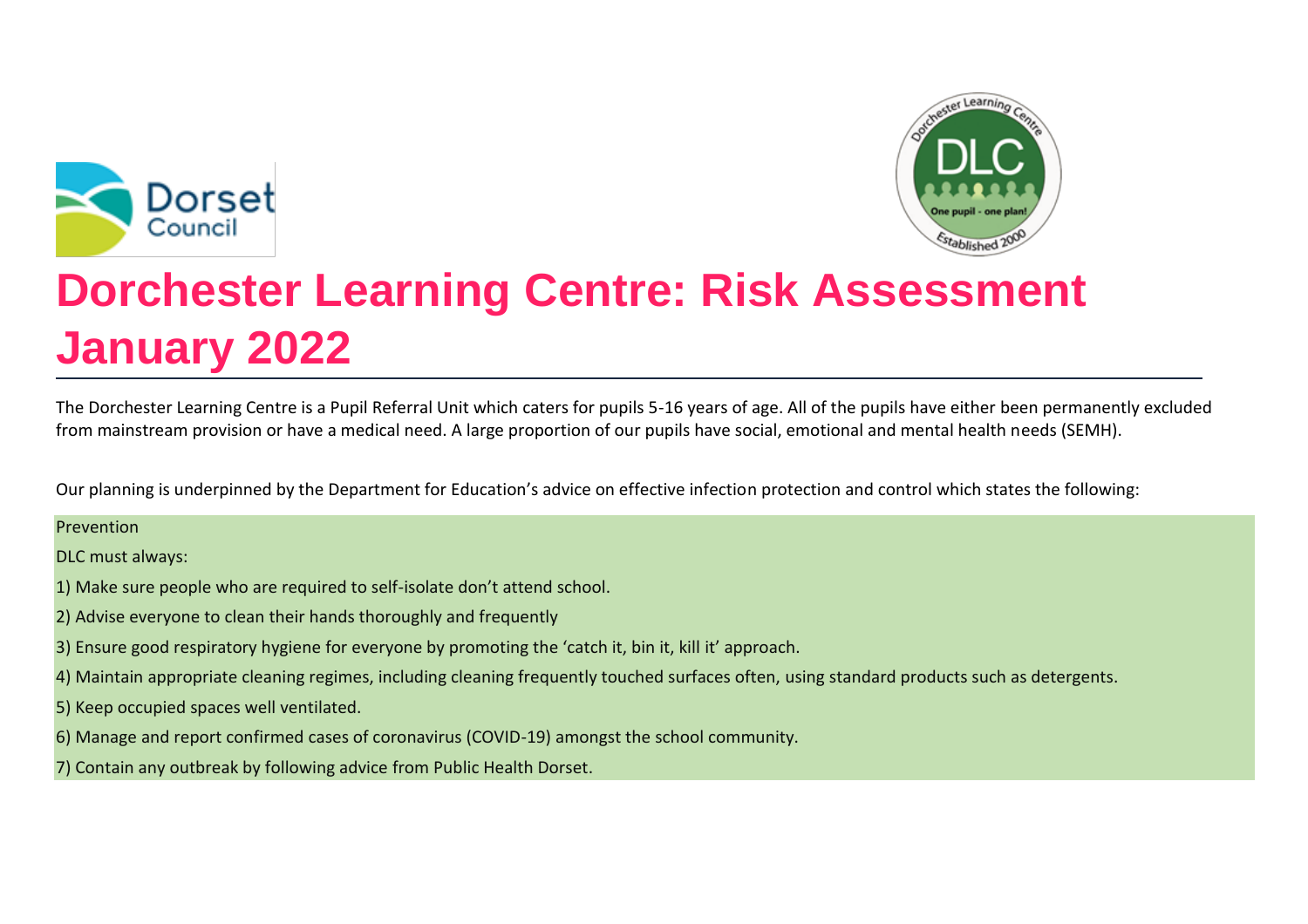All stakeholders will continue to follow this risk assessment and apply the control measures.

All protocol and procedures are aligned to the Risk Assessment of Schools document.

The following risk assessment outlines relevant detail from the government's guidance with further detail about how DLC will adopt measures and ensure compliance to the statutory elements within. The aim of this plan is to minimise the risks, whilst acknowledging that we cannot negate them entirely.

| Date of Risk Assessment      | 31.01.2022                                   |
|------------------------------|----------------------------------------------|
| Name & signature of Reviewer | David Dinsmore - Agreed by Governors Ian Roe |

#### **For any decision regarding COVID-19 always contact our local Health Protection Team on 0300 303 8162 or [swhpt@phe.gov.uk.](mailto:swhpt@phe.gov.uk) DFE hotline now setup 08000468687**

**Government guidelines changed on the 27 January 2022 and come into effect immediately. The changes are reflected below.**

| <b>HAZARD</b>                                            | <b>WHO MIGHT</b><br><b>BE HARMED</b>                       | <b>CURRENT CONTROLS MEASURES IN PLACE</b>                                                                                                                                                                                                                                                                                                                                                                                                                                                                                                                                                                             | <b>WITH CONTROL</b><br><b>MEASURES RISK</b><br>LEVEL (H/M/L) | WHO IS<br><b>RESPONSIBLE</b><br><b>FOR ACTIONS</b> | WHEN WILL THE RISK<br><b>BE RE-ASSESSED</b> |
|----------------------------------------------------------|------------------------------------------------------------|-----------------------------------------------------------------------------------------------------------------------------------------------------------------------------------------------------------------------------------------------------------------------------------------------------------------------------------------------------------------------------------------------------------------------------------------------------------------------------------------------------------------------------------------------------------------------------------------------------------------------|--------------------------------------------------------------|----------------------------------------------------|---------------------------------------------|
| Contact with<br>someone<br>suffering from<br>coronavirus | $\bullet$ Staff<br>• Pupils<br>• Contractors<br>• Visitors | Tracing close contacts and isolation<br>Close contacts in schools are now identified by NHS Test<br>and Trace and education settings will no longer be expected<br>to undertake contact tracing.<br>As with positive cases in any other setting, NHS Test and<br>Trace will work with the positive case and/or their parent to<br>identify close contacts.<br>Contacts from a school setting will only be traced by NHS<br>Test and Trace where the positive case or their parent<br>specifically identifies the individual as being a close contact.<br>This is likely to be a small number of individuals who would | Medium                                                       | SLT/Headteacher/<br>Governors                      | At every guidance<br>change.                |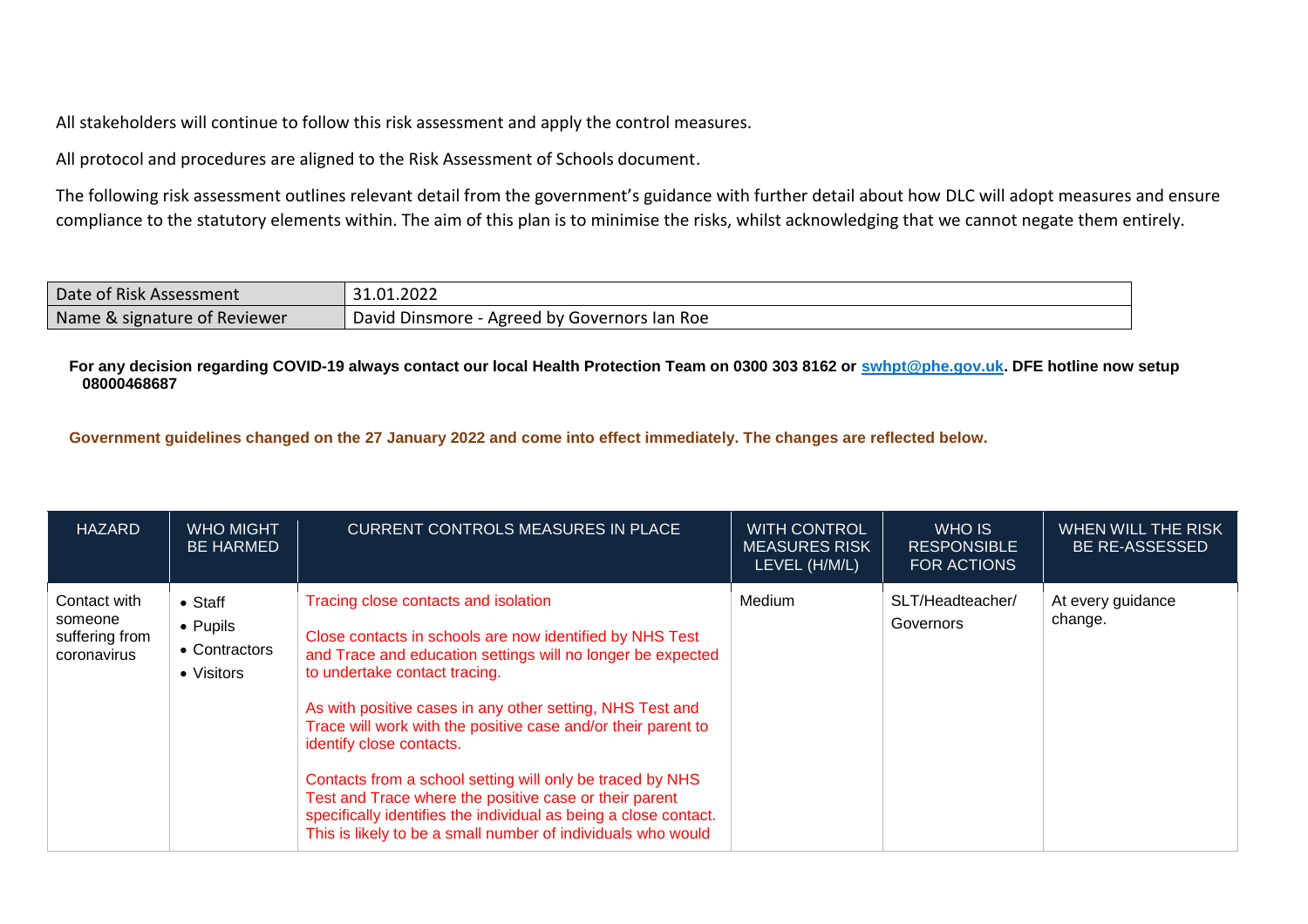| <b>HAZARD</b> | <b>WHO MIGHT</b><br><b>BE HARMED</b> | <b>CURRENT CONTROLS MEASURES IN PLACE</b>                                                                                                                                                                                                                                                                                                                                                                                                                                                                                                                                                                                                                                                                                                                                                                                                                                                                        | <b>WITH CONTROL</b><br><b>MEASURES RISK</b><br>LEVEL (H/M/L) | WHO IS<br><b>RESPONSIBLE</b><br>FOR ACTIONS | WHEN WILL THE RISK<br>BE RE-ASSESSED |
|---------------|--------------------------------------|------------------------------------------------------------------------------------------------------------------------------------------------------------------------------------------------------------------------------------------------------------------------------------------------------------------------------------------------------------------------------------------------------------------------------------------------------------------------------------------------------------------------------------------------------------------------------------------------------------------------------------------------------------------------------------------------------------------------------------------------------------------------------------------------------------------------------------------------------------------------------------------------------------------|--------------------------------------------------------------|---------------------------------------------|--------------------------------------|
|               |                                      | be most at risk of contracting COVID-19 due to the nature of<br>the close contact. You may be contacted in exceptional<br>cases to help with identifying close contacts, as currently<br>happens in managing other infectious diseases.<br>From 14 December 2021, adults who are fully vaccinated<br>and all children and young people aged between 5 and 18<br>years and 6 months identified as a contact of someone with<br>COVID-19 are strongly advised to take a LFD test every day<br>for 7 days and continue to attend their setting as normal,<br>unless they have a positive test result.<br>Daily testing of close contacts applies to all contacts who<br>are:<br>• fully vaccinated adults – people who have had 2 doses of<br>an approved vaccine<br>• all children and young people aged 5 to 18 years and 6                                                                                       |                                                              |                                             |                                      |
|               |                                      | months, regardless of their vaccination status<br>• people who are not able to get vaccinated for medical<br>reasons<br>• people taking part, or have taken part, in an approved<br>clinical trial for a COVID-19 vaccine<br>Children under 5 years who are identified as close contacts<br>are exempt from self-isolation and do not need to take part<br>in daily testing of close contacts. They are advised to take a<br>PCR test if the positive case is in their household.<br>Pupils with SEND identified as close contacts should be<br>supported by their school and their families to agree the<br>most appropriate route for testing including, where<br>appropriate, additional support to assist swabbing.<br>For further information please see SEND guidance. Further<br>information is available in NHS Test and Trace: what to do if<br>you are contacted and in the stay at home: guidance for |                                                              |                                             |                                      |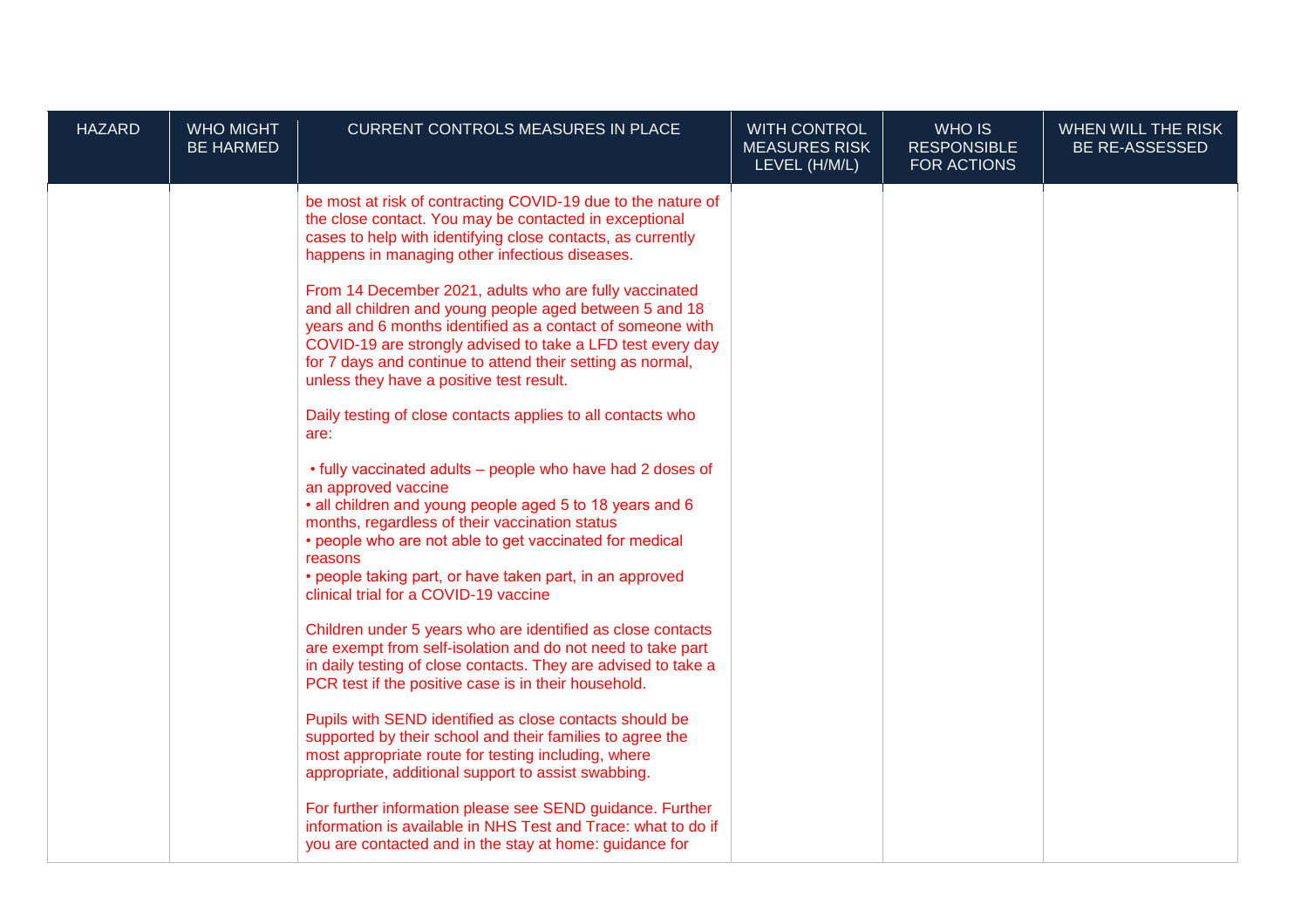| <b>HAZARD</b> | <b>WHO MIGHT</b><br><b>BE HARMED</b> | CURRENT CONTROLS MEASURES IN PLACE                                                                                                                                                                                                                                                                                                                                                                                                                                                                                                                                                          | <b>WITH CONTROL</b><br><b>MEASURES RISK</b><br>LEVEL (H/M/L) | WHO IS<br><b>RESPONSIBLE</b><br>FOR ACTIONS | WHEN WILL THE RISK<br>BE RE-ASSESSED |
|---------------|--------------------------------------|---------------------------------------------------------------------------------------------------------------------------------------------------------------------------------------------------------------------------------------------------------------------------------------------------------------------------------------------------------------------------------------------------------------------------------------------------------------------------------------------------------------------------------------------------------------------------------------------|--------------------------------------------------------------|---------------------------------------------|--------------------------------------|
|               |                                      | households with possible or confirmed coronavirus (COVID-<br>19) infection. 7 18-year-olds are treated in the same way as<br>children until 6 months after their 18th birthday, to allow<br>them the opportunity to get fully vaccinated. At which point,<br>they will be subject to the same rules as adults and so if they<br>choose not to get vaccinated, they will need to self-isolate if<br>identified as a close contact.                                                                                                                                                           |                                                              |                                             |                                      |
|               |                                      | Settings will continue to have a role in working with health<br>protection teams in the case of a local outbreak. If there is a<br>substantial increase in the number of positive cases in a<br>setting (see Stepping measures up and down section for<br>more information) or if central government offers the area an<br>enhanced response package, a director of public health<br>might advise a setting to temporarily reintroduce some<br>control measures.                                                                                                                            |                                                              |                                             |                                      |
|               |                                      | If a symptomatic person comes into school, they will be sent<br>home immediately or isolated until they can be picked up.<br>They will be asked to go to the isolation room. 999 will be<br>called if they are seriously ill or injured or their life is at risk.<br>A taxi will be called immediately following discussion with<br>parents. The person will use the staff toilet if needed and<br>this will then be closed before cleaning occurs. The same<br>protocol will be used if information is received throughout the<br>day about a positive close contact through a phone call. |                                                              |                                             |                                      |
|               |                                      | Year 11 students will still not be allowed their phone and<br>track and trace will be optional for staff, they must however<br>remember safeguarding protocol and not be on their phone<br>whilst with students.                                                                                                                                                                                                                                                                                                                                                                            |                                                              |                                             |                                      |
|               |                                      | In the case of a symptomatic pupil who needs to be<br>supervised before being picked up:                                                                                                                                                                                                                                                                                                                                                                                                                                                                                                    |                                                              |                                             |                                      |
|               |                                      | • If a distance of 2m can't be maintained, supervising staff<br>will wear a fluid-resistant surgical mask                                                                                                                                                                                                                                                                                                                                                                                                                                                                                   |                                                              |                                             |                                      |
|               |                                      | • If contact is necessary, supervising staff will also wear                                                                                                                                                                                                                                                                                                                                                                                                                                                                                                                                 |                                                              |                                             |                                      |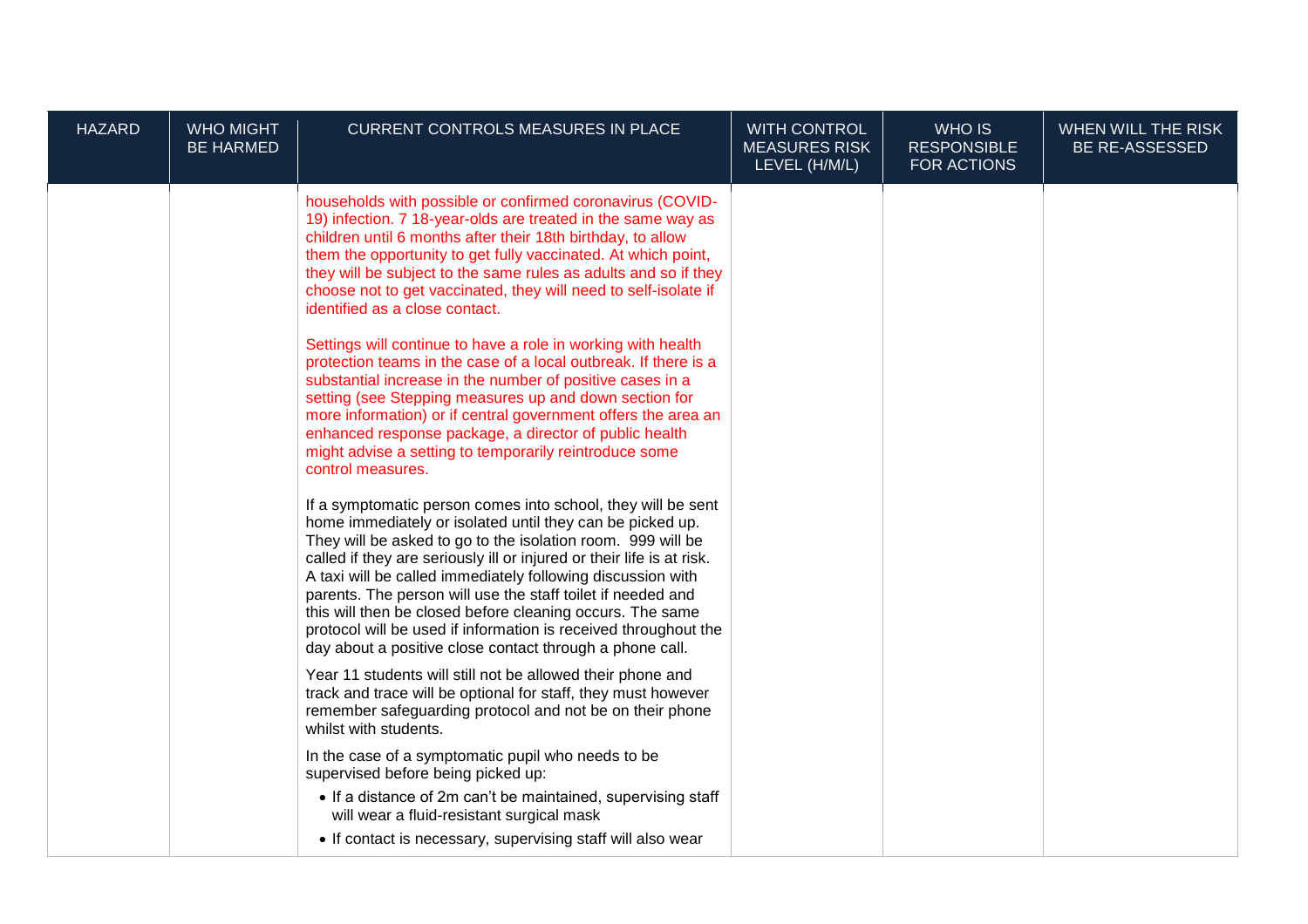| <b>HAZARD</b>                                                    | <b>WHO MIGHT</b><br><b>BE HARMED</b> | CURRENT CONTROLS MEASURES IN PLACE                                                                                                                                                                                                                                                                       | <b>WITH CONTROL</b><br><b>MEASURES RISK</b><br>LEVEL (H/M/L) | WHO IS<br><b>RESPONSIBLE</b><br>FOR ACTIONS | WHEN WILL THE RISK<br><b>BE RE-ASSESSED</b> |
|------------------------------------------------------------------|--------------------------------------|----------------------------------------------------------------------------------------------------------------------------------------------------------------------------------------------------------------------------------------------------------------------------------------------------------|--------------------------------------------------------------|---------------------------------------------|---------------------------------------------|
|                                                                  |                                      | disposable gloves and a disposable apron<br>• If there's a risk of splashing to the eyes, such as from<br>coughing, spitting or vomiting, supervising staff will also<br>wear eye protection<br>Supervising staff will wash their hands thoroughly for 20<br>seconds after the pupil has been picked up. |                                                              |                                             |                                             |
|                                                                  |                                      | A deep clean will take place in the areas that the<br>symptomatic person has been in, and PPE will be disposed<br>of as follows:                                                                                                                                                                         |                                                              |                                             |                                             |
|                                                                  |                                      | Putting it in a plastic rubbish bag and tying it when<br>full.                                                                                                                                                                                                                                           |                                                              |                                             |                                             |
|                                                                  |                                      | Placing the rubbish bag in a second rubbish bag<br>and tying it.                                                                                                                                                                                                                                         |                                                              |                                             |                                             |
|                                                                  |                                      | Putting it in a suitable container and secure place<br>marked for storage for 72 hours.                                                                                                                                                                                                                  |                                                              |                                             |                                             |
|                                                                  |                                      | Waste will be stored safely and securely kept away from<br>pupils. Waste will not be put in communal waste areas until<br>it has been stored for at least 72 hours. This waste does not<br>require a dedicated clinical waste collection.                                                                |                                                              |                                             |                                             |
| Spreading<br>infection due<br>to touch,<br>sneezes and<br>coughs |                                      | In England, face coverings are no longer required by law.<br>All Staff, Visitors and Pupils can choose to wear a face<br>covering using their own judgement.                                                                                                                                             | M                                                            | SLT/Caretaker/<br>Governers                 | At every guidance<br>change.                |
|                                                                  |                                      | Handwashing facilities will be provided. Hand Santizer<br>stations in all areas of the school. All PPE products have<br>COSHH data sheets in the cleaning baskets in the relevant<br>classrooms. Furthermore, in each classroom there will be a<br>hand sanitizer dispenser.                             |                                                              |                                             |                                             |
|                                                                  |                                      | Everyone in school will:<br>• Frequently wash their hands with soap and water for 20                                                                                                                                                                                                                     |                                                              |                                             |                                             |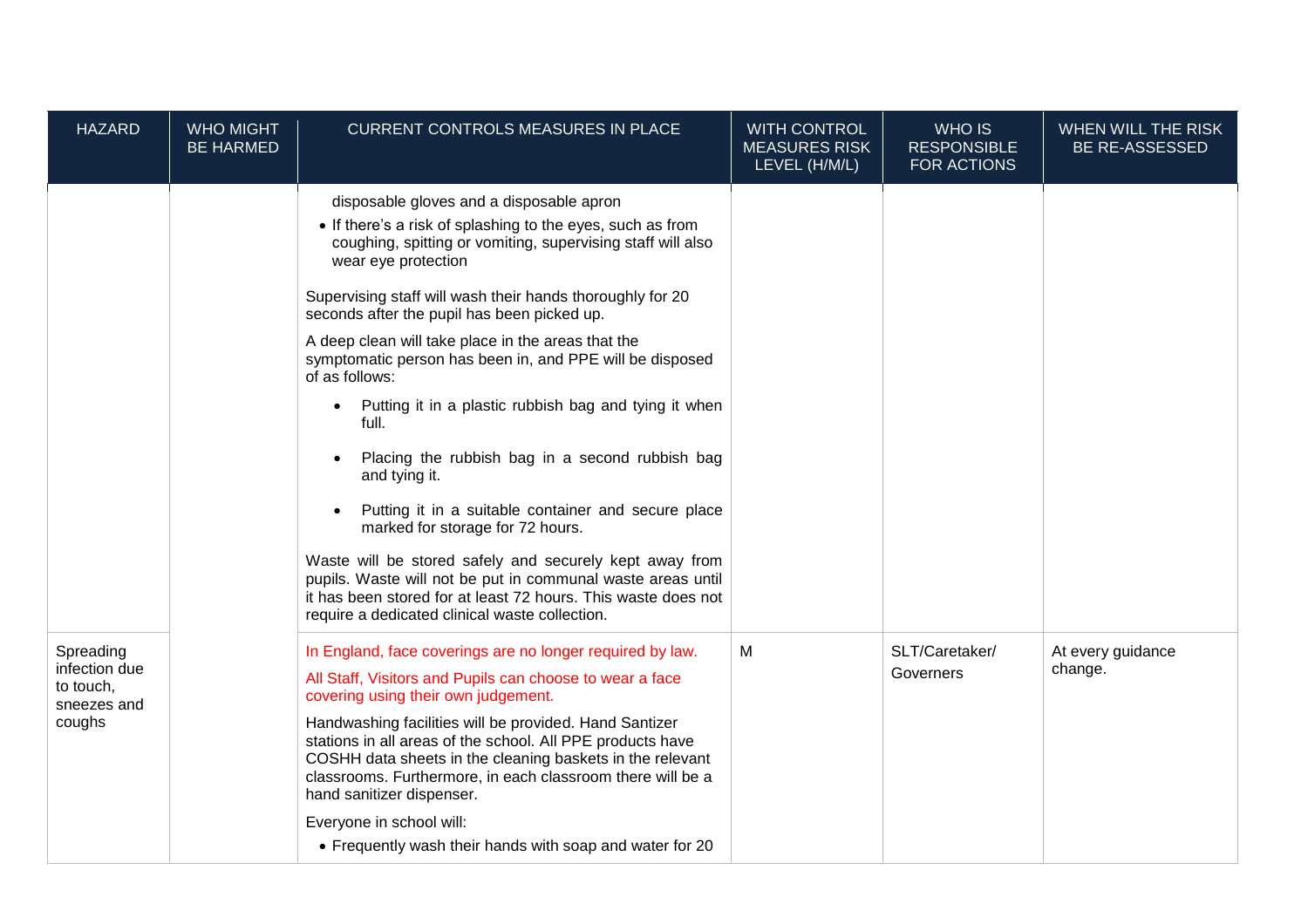| <b>HAZARD</b>                                                                   | <b>WHO MIGHT</b><br><b>BE HARMED</b> | CURRENT CONTROLS MEASURES IN PLACE                                                                                                                                                                                                                                                                                                                                                                                                                                                                                                                                                                                                                                                                                                                                                                                                                                                                                                                                                                                                                                                                                                                          | <b>WITH CONTROL</b><br><b>MEASURES RISK</b><br>LEVEL (H/M/L) | WHO IS<br><b>RESPONSIBLE</b><br>FOR ACTIONS     | WHEN WILL THE RISK<br><b>BE RE-ASSESSED</b> |
|---------------------------------------------------------------------------------|--------------------------------------|-------------------------------------------------------------------------------------------------------------------------------------------------------------------------------------------------------------------------------------------------------------------------------------------------------------------------------------------------------------------------------------------------------------------------------------------------------------------------------------------------------------------------------------------------------------------------------------------------------------------------------------------------------------------------------------------------------------------------------------------------------------------------------------------------------------------------------------------------------------------------------------------------------------------------------------------------------------------------------------------------------------------------------------------------------------------------------------------------------------------------------------------------------------|--------------------------------------------------------------|-------------------------------------------------|---------------------------------------------|
|                                                                                 |                                      | seconds and dry thoroughly using NHS guidelines, or<br>use alcohol-based hand sanitiser to cover all parts of<br>their hands.<br>• Be encouraged not to touch their mouth, eyes and nose<br>• Use a tissue or elbow to cough or sneeze, and use bins<br>for tissue waste- the school will encourage the "catch it,<br>bin it, kill it" government approach.<br>Pupils will be encouraged to learn and practise these habits<br>in lessons and by posters put up across the school.<br>Help will be available for any pupils who have trouble<br>cleaning their hands independently. Young children will be<br>supervised during hand washing.<br>Supplies for soap, hand sanitiser and disposable paper<br>towels and tissues will be topped up regularly and monitored<br>to make sure they're not close to running out.<br>Lidded bins for tissues, preferably operated by a foot pedal,<br>will be emptied at the end of the day and be stationed in<br>every room.<br>Areas in use will be well ventilated by opening windows or<br>using ventilation units. Doors will be propped open, where<br>fire safety and safeguarding wouldn't be compromised. |                                                              |                                                 |                                             |
| Spreading<br>infection<br>through<br>contact with<br>coronavirus on<br>surfaces |                                      | The caretaker (PPE provided for this) will regularly clean<br>frequently touched surfaces using standard cleaning<br>products (antibacterial spray), including:<br>• Banisters<br>• Bathroom facilities (including taps and flush buttons)<br>• Door handles and fob points.<br>$\bullet$ Furniture<br>• Light switches                                                                                                                                                                                                                                                                                                                                                                                                                                                                                                                                                                                                                                                                                                                                                                                                                                     | High                                                         | SLT/Caretaker/Clea<br>ning<br>company/Governors | At every guidance<br>change.                |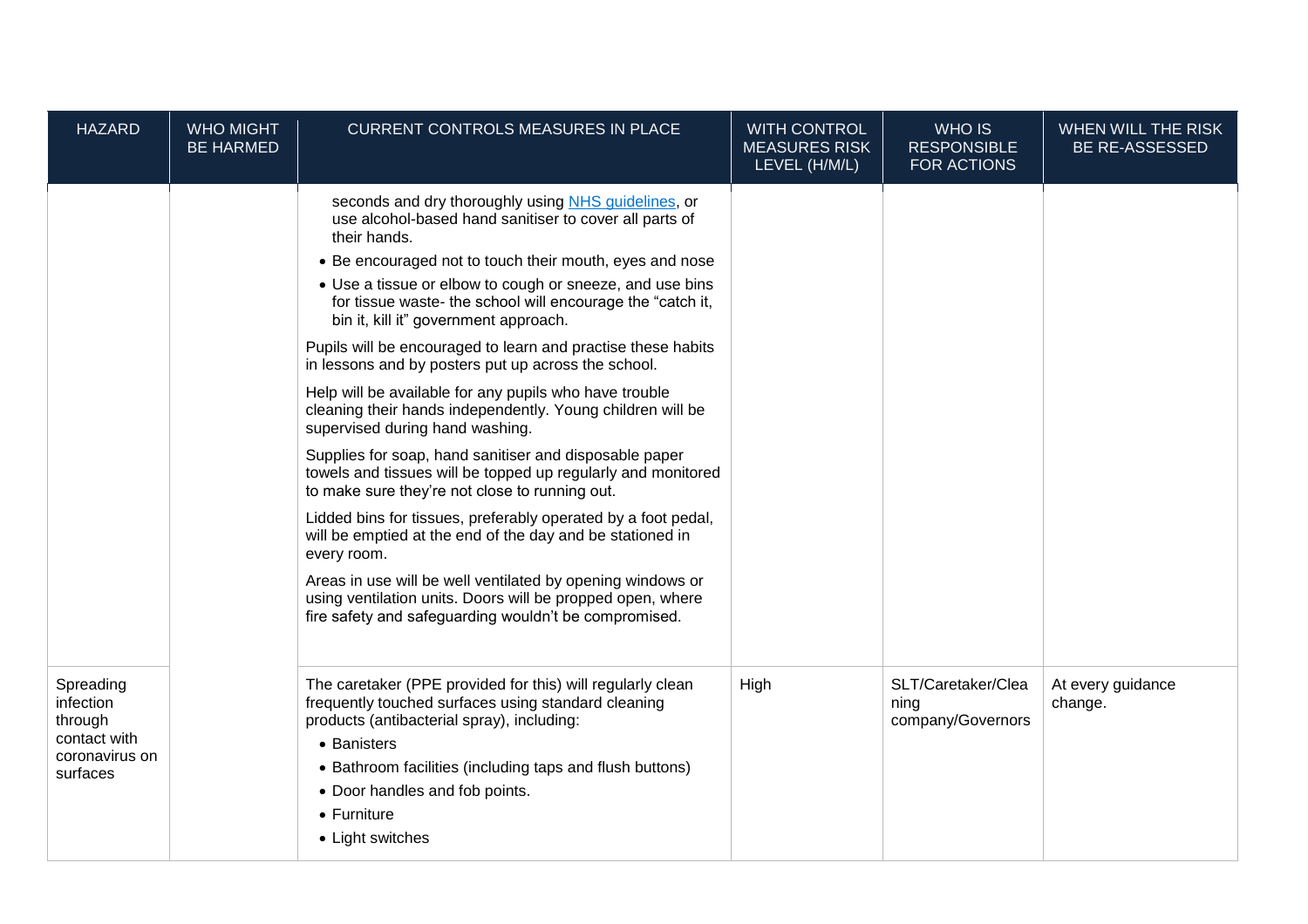| <b>HAZARD</b>                | <b>WHO MIGHT</b><br><b>BE HARMED</b> | <b>CURRENT CONTROLS MEASURES IN PLACE</b>                                                                                                                                         | <b>WITH CONTROL</b><br><b>MEASURES RISK</b><br>LEVEL (H/M/L) | WHO IS<br><b>RESPONSIBLE</b><br>FOR ACTIONS | WHEN WILL THE RISK<br><b>BE RE-ASSESSED</b> |
|------------------------------|--------------------------------------|-----------------------------------------------------------------------------------------------------------------------------------------------------------------------------------|--------------------------------------------------------------|---------------------------------------------|---------------------------------------------|
|                              |                                      | This will occur before school and once throughout the day.                                                                                                                        |                                                              |                                             |                                             |
|                              |                                      | Staff/Students will follow this procedure for cleaning of<br>tables/computer equipment:                                                                                           |                                                              |                                             |                                             |
|                              |                                      | Admin/pastoral staff will be responsible for cleaning their<br>own work station including phone following calls, keyboard<br>at beginning/lunch/end of day.                       |                                                              |                                             |                                             |
|                              |                                      | There will be wipes and antibacterial spray for the staff work<br>room.                                                                                                           |                                                              |                                             |                                             |
|                              |                                      | Students will not carry bags within the centre to limit<br>opportunity for other items to be brought into the centre.                                                             |                                                              |                                             |                                             |
|                              |                                      | If a person with coronavirus symptoms comes into school, a<br>deep clean will take place in the areas that the person has<br>been in, following decontamination guidance.         |                                                              |                                             |                                             |
|                              |                                      | Cleaning supplies will be topped up regularly and monitored<br>to make sure they are not close to running out.                                                                    |                                                              |                                             |                                             |
|                              |                                      | Half termly fogging will take place by specialist cleaners.                                                                                                                       |                                                              |                                             |                                             |
| Spreading<br>infection due   |                                      | Checks to the premises will continue to be completed at<br>appropriate times.                                                                                                     | Medium                                                       | SLT/Governors                               | At every guidance<br>change.                |
| to the school<br>environment |                                      | CO2 Monitors have been provided in all classrooms and<br>office areas. These will be inspected daily by the caretaker<br>to ensure the levels are within the 'safe' range.        |                                                              |                                             |                                             |
|                              |                                      | Areas in use will be well ventilated by opening windows or<br>using ventilation units. Doors will be propped open, where<br>fire safety and safeguarding wouldn't be compromised. |                                                              |                                             |                                             |
|                              |                                      | Lidded bins will be provided in classrooms and other key                                                                                                                          |                                                              |                                             |                                             |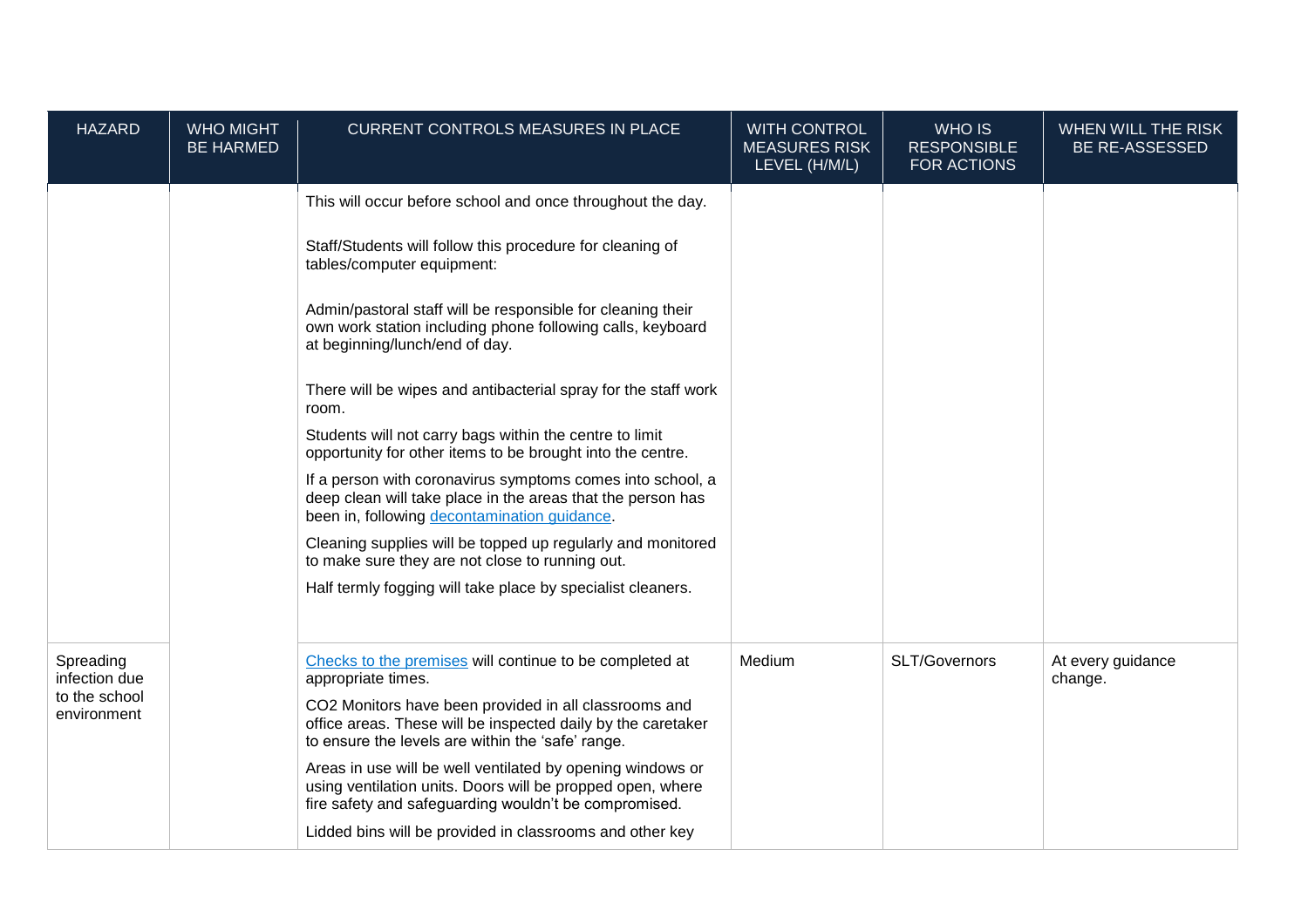| <b>HAZARD</b>                                                                                                                                                                             | <b>WHO MIGHT</b><br><b>BE HARMED</b> | <b>CURRENT CONTROLS MEASURES IN PLACE</b>                                                                                                                                                                                                                                                                                                                                                                                                                                                                                                                                                                                                                                                                                                                                                                                                                                                                                                                                                                                                                                     | <b>WITH CONTROL</b><br><b>MEASURES RISK</b><br>LEVEL (H/M/L) | WHO IS<br><b>RESPONSIBLE</b><br>FOR ACTIONS | WHEN WILL THE RISK<br><b>BE RE-ASSESSED</b>                                         |
|-------------------------------------------------------------------------------------------------------------------------------------------------------------------------------------------|--------------------------------------|-------------------------------------------------------------------------------------------------------------------------------------------------------------------------------------------------------------------------------------------------------------------------------------------------------------------------------------------------------------------------------------------------------------------------------------------------------------------------------------------------------------------------------------------------------------------------------------------------------------------------------------------------------------------------------------------------------------------------------------------------------------------------------------------------------------------------------------------------------------------------------------------------------------------------------------------------------------------------------------------------------------------------------------------------------------------------------|--------------------------------------------------------------|---------------------------------------------|-------------------------------------------------------------------------------------|
|                                                                                                                                                                                           |                                      | locations to dispose of tissues and any other waste.<br>Windows and doors will be kept open where appropriate.<br>Half termly fogging will take place by specialist cleaners.                                                                                                                                                                                                                                                                                                                                                                                                                                                                                                                                                                                                                                                                                                                                                                                                                                                                                                 |                                                              |                                             |                                                                                     |
| Insufficient<br>staffing levels<br>lead to a<br>potential crisis,<br>accident, injury<br>or potentially<br>death to adults<br>or pupils.                                                  |                                      | Staff offered mental health wellbeing support due to anxiety.<br>Supply staff will be used as needed. The visitors will be<br>expected to comply with the school's arrangements for<br>managing risks. The school will try to use long term<br>arrangements where possible.<br>DLC contingency procedures will be followed where staffing<br>levels fall below safe levels. A tier system is in place.                                                                                                                                                                                                                                                                                                                                                                                                                                                                                                                                                                                                                                                                        | Low                                                          | SLT/Governors                               | Daily/throughout<br>provision- if a staff<br>member has to leave due<br>to illness. |
| <b>Mental Health</b><br>and Wellbeing<br>of<br>students/staff<br>leads to a<br>staffing crisis<br>or extreme<br>behaviour that<br>leads to<br>accident/injury<br>or risk of<br>infection. |                                      | Support offer for staff in place including counselling and<br>COPD on sleep and wellbeing.<br>The SLT will consider reasonable requests made by staff<br>who wish to make changes to their working environment in<br>the interest of health and safety.<br>The headteacher ensures that the school can be adequately<br>and safely staffed at all times. DLC contingency procedures<br>will be followed where staffing levels fall below safe levels.<br>A tier system is in place.<br>The headteacher and the DSL liaise with the LA to<br>determine what additional support is available for pupils who<br>are suffering with their mental health once they return to<br>school.<br>The headteacher and the SENCO identify pupils with<br>additional needs and put provision in place to ensure their<br>needs are adequately and safely met, e.g. the relevant staff<br>are available.<br>The headteacher and DSL ensure provision is in place to<br>help protect wellbeing and mental health, and ensure all<br>staff, volunteers and pupils have access to psychological | Low                                                          | <b>SLT</b>                                  | Daily/throughout<br>provision                                                       |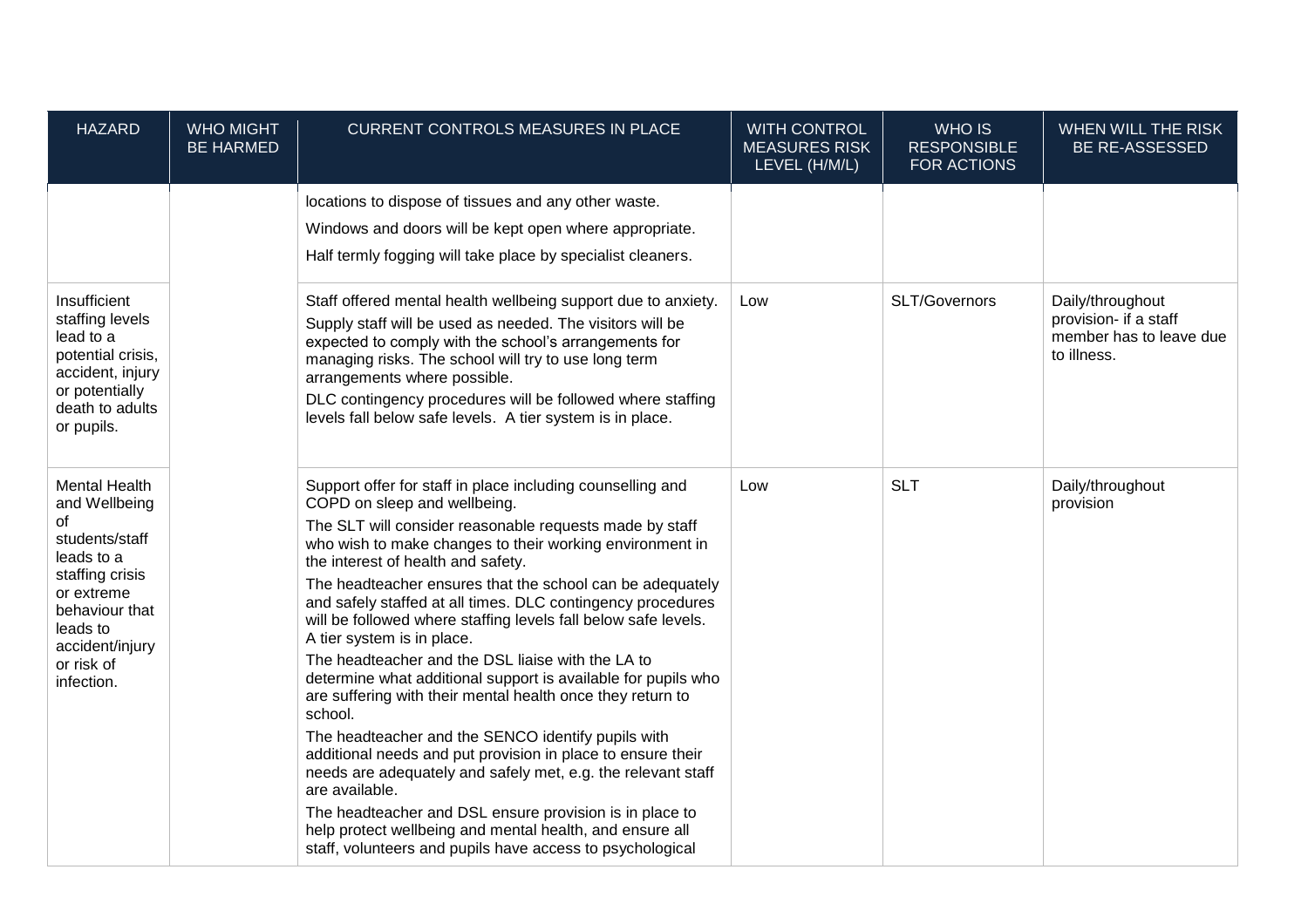| <b>HAZARD</b>                                                                         | <b>WHO MIGHT</b><br><b>BE HARMED</b> | <b>CURRENT CONTROLS MEASURES IN PLACE</b>                                                                                                                                                                                                                                                                                                                                                                                                                                                                                                                                                                                                                                                                                                                                                                                                                                                           | <b>WITH CONTROL</b><br><b>MEASURES RISK</b><br>LEVEL (H/M/L) | WHO IS<br><b>RESPONSIBLE</b><br><b>FOR ACTIONS</b> | WHEN WILL THE RISK<br>BE RE-ASSESSED |
|---------------------------------------------------------------------------------------|--------------------------------------|-----------------------------------------------------------------------------------------------------------------------------------------------------------------------------------------------------------------------------------------------------------------------------------------------------------------------------------------------------------------------------------------------------------------------------------------------------------------------------------------------------------------------------------------------------------------------------------------------------------------------------------------------------------------------------------------------------------------------------------------------------------------------------------------------------------------------------------------------------------------------------------------------------|--------------------------------------------------------------|----------------------------------------------------|--------------------------------------|
|                                                                                       |                                      | support when the school reopens.<br>Staff and pupil bereavement is managed in line with the<br>Dorset Council policy and compassionate leadership is<br>used.<br>Additional 1:1 support for students in terms of ELSA/Thrive-<br>employment of additional TA to allow this to happen.<br>The Department for Education is providing additional<br>support for both pupil and staff wellbeing in the current<br>situation. Information about the extra mental health support<br>for pupils and teachers is available.<br>The Education Support Partnership provides a free helpline<br>for school staff and targeted support for mental health and<br>wellbeing.<br>DfE has also published a range of resources, including case<br>studies to support remote education and help address staff<br>workload, this includes case studies on managing wellbeing-<br>DLC SLT staff will investigate these. |                                                              |                                                    |                                      |
| Trips and<br><b>Visits Abroad</b><br>for staff<br>leading to<br>staffing crisis       |                                      | Overseas visits are permitted to certain countries. Staff and<br>pupils to continue the twice weekly testing and record their<br>results. Staff and pupils to adhere to the Government<br>quarantine guidelines. Staff aren't expected to make<br>overseas travel which results in a quarantine period taking<br>place during school time. Staff to look ahead and plan travel<br>sensibly.                                                                                                                                                                                                                                                                                                                                                                                                                                                                                                         | Low                                                          | Staff/SLT                                          | Following government<br>guidance     |
| External<br>school trip<br>increases<br>chance of<br>infection due<br>to contact with |                                      | Residential visits are able to resumed however DLC have no<br>plans to take pupils away overnight.                                                                                                                                                                                                                                                                                                                                                                                                                                                                                                                                                                                                                                                                                                                                                                                                  | Low                                                          | SLT/Staff/EVC/Exter<br>nal companies               | Before each trip.                    |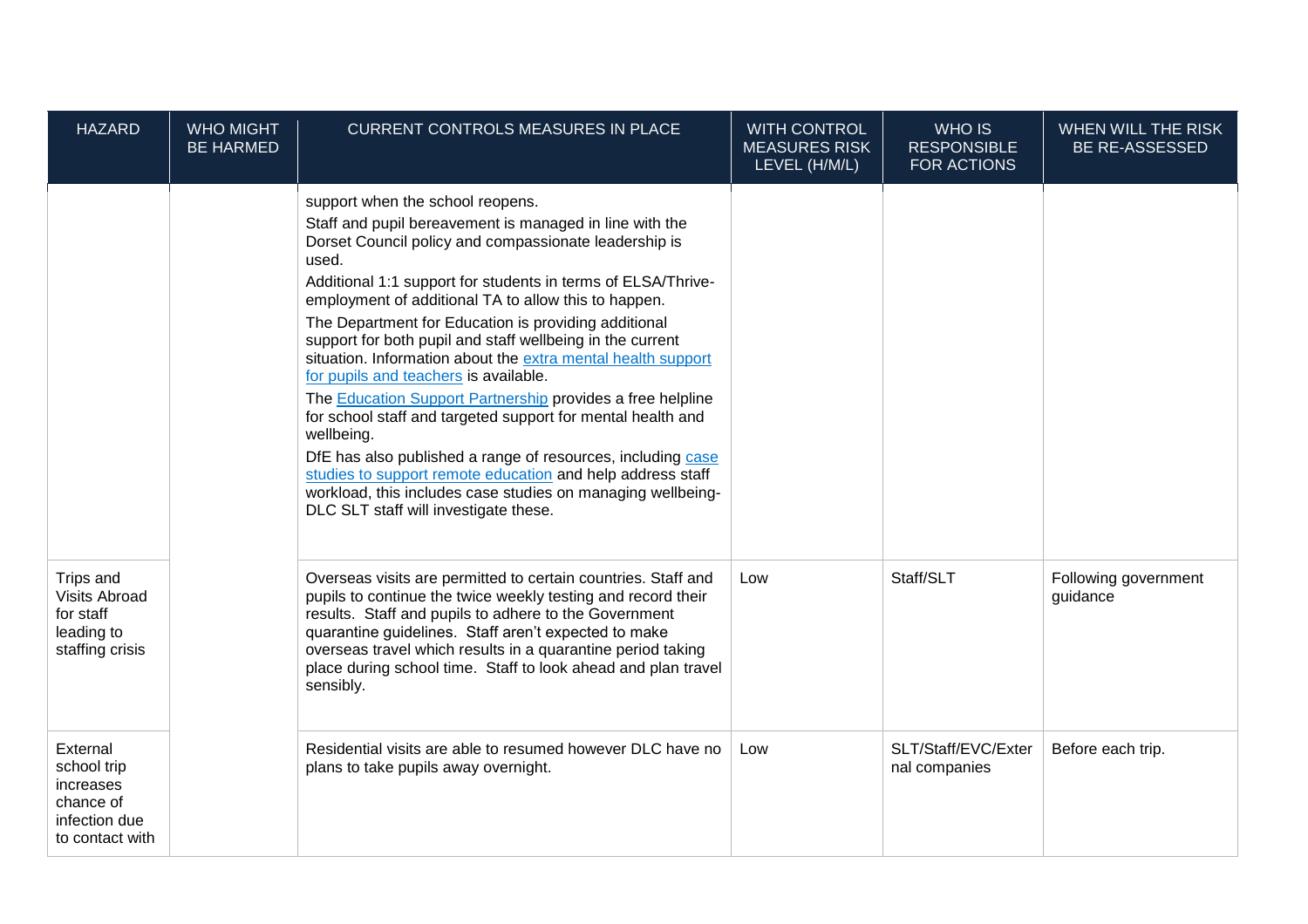| <b>HAZARD</b>                                                     | <b>WHO MIGHT</b><br><b>BE HARMED</b> | <b>CURRENT CONTROLS MEASURES IN PLACE</b>                                                                                                                                                                                                                                                                                                       | <b>WITH CONTROL</b><br><b>MEASURES RISK</b><br>LEVEL (H/M/L) | WHO IS<br><b>RESPONSIBLE</b><br>FOR ACTIONS | WHEN WILL THE RISK<br><b>BE RE-ASSESSED</b> |
|-------------------------------------------------------------------|--------------------------------------|-------------------------------------------------------------------------------------------------------------------------------------------------------------------------------------------------------------------------------------------------------------------------------------------------------------------------------------------------|--------------------------------------------------------------|---------------------------------------------|---------------------------------------------|
| surfaces or<br>other<br>individuals                               |                                      |                                                                                                                                                                                                                                                                                                                                                 |                                                              |                                             |                                             |
| Spreading<br>infection<br>through 1:1<br>intervention<br>working. |                                      | The school has made plans for specialist staff providing 1:1<br>support (e.g. as part of an EHCP) as follows:<br>• Areas in use will be well ventilated by opening windows or<br>using ventilation units. Doors will be propped open, where<br>fire safety and safeguarding wouldn't be compromised. Extra<br>clothing to be worn to keep warm. | Low                                                          | Staff/Students                              | Weekly                                      |

### Appendix A Lateral Flow Testing

# **Risk Assessment for Lateral Flow Testing at Dorchester Learning Centre**

The Dorchester Learning Centre is a Pupil Referral Unit which caters for pupils 5-16 years of age. All of the pupils have either been permanently excluded from mainstream provision or have a medical need. A large proportion of our pupils have social, emotional and mental health needs (SEMH).

Public Health England and the Health and Safety Executive require this documentation to ensure end to end health, safety and infection control risks for mass lateral flow testing are identified, pre-assessed, managed and monitored regularly by the school and testing operators. The following information has been used to complete this risk assessment.

This risk assessment should be read in conjunction with the whole school risk assessment. This risk assessment will remain in place but the majority of staff and students will complete twice weekly testing at home.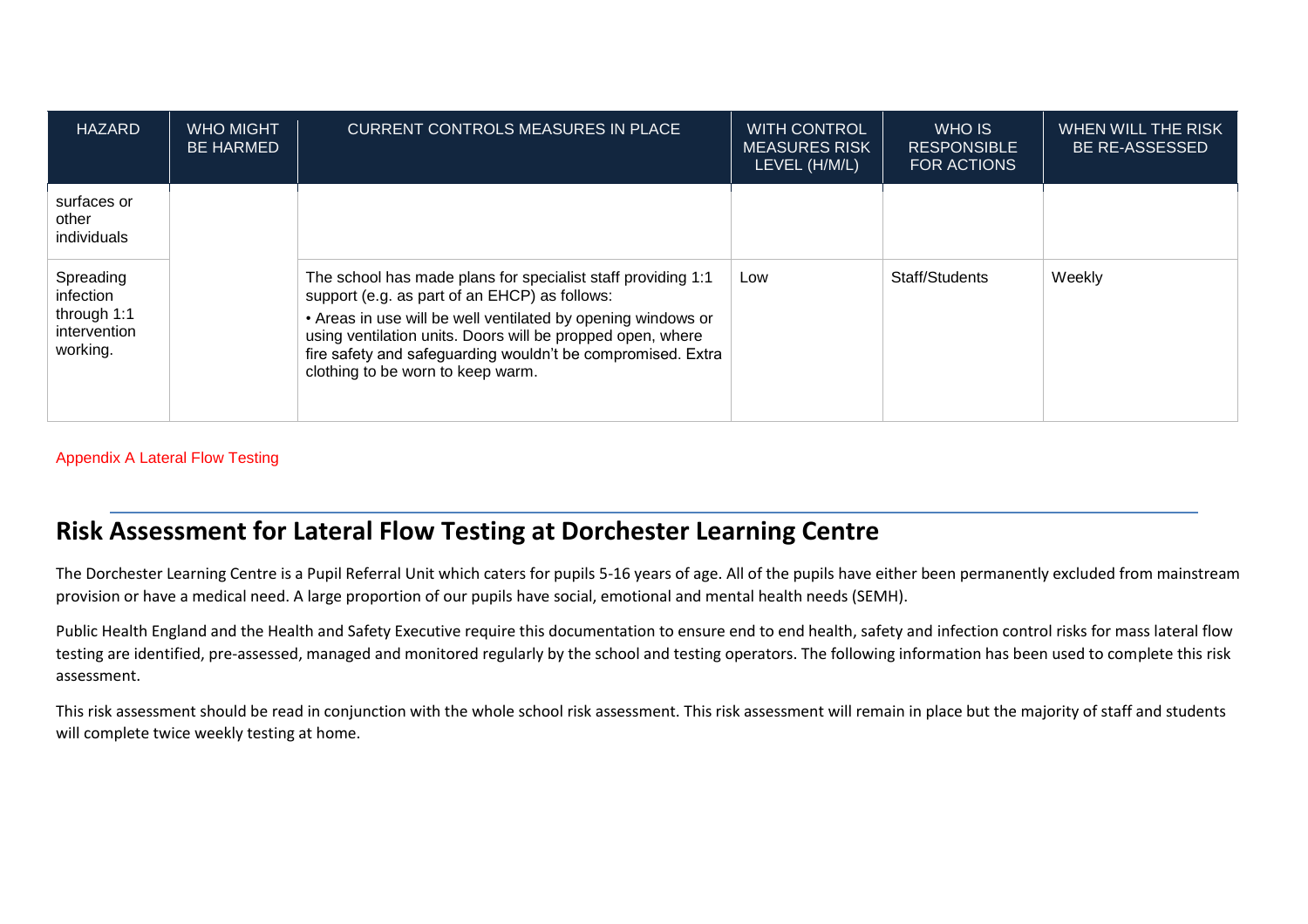| Assessment Date-31.01.22                | Lead Assessor David Dinsmore                                        | Assessment Number 5 |  |  |
|-----------------------------------------|---------------------------------------------------------------------|---------------------|--|--|
| Description of task / process           | Introduction of lateral flow testing at Dorchester Learning Centre. |                     |  |  |
| environment being assessed              |                                                                     |                     |  |  |
| <b>Activities Involved and location</b> | Testing school staff and students at DLC                            |                     |  |  |

| Hazard                                                                                                                    | <b>Associated Risks</b>                                                     | Who might be<br>harmed | <b>Control Factors/Mitigating Factors</b>                                                                                                                                                                                                                                                                                                                                                                                                                                                                                                                                                                                                                                                                                               | With<br>Control<br><b>Measures</b><br><b>Risk Level</b><br>(H/M/L) | Who is responsible for actions                               | When<br>will the<br>risk be<br>re-<br>assessed |
|---------------------------------------------------------------------------------------------------------------------------|-----------------------------------------------------------------------------|------------------------|-----------------------------------------------------------------------------------------------------------------------------------------------------------------------------------------------------------------------------------------------------------------------------------------------------------------------------------------------------------------------------------------------------------------------------------------------------------------------------------------------------------------------------------------------------------------------------------------------------------------------------------------------------------------------------------------------------------------------------------------|--------------------------------------------------------------------|--------------------------------------------------------------|------------------------------------------------|
| Contact<br>between<br>subjects<br>increasing the<br>risk of<br>transmission of<br>COVID19                                 | Transmission of the<br>virus leading to ill<br>health or potential<br>death | Staff/Students         | Asymptomatic: All subjects are to be advised in<br>advance not to attend if they have any symptoms<br>of COVID 19 or are self-isolating or if they are self-<br>isolating pending a day-2 PCR test result following<br>international travel.<br>Face masks: No longer required.<br>PPE- Appropriate PPE to be worn by staff at all times.<br>Hand hygiene: All subjects to use hand sanitiser<br>provided on arrival & adherence to this enforced by<br>reception staff.<br><b>Social distancing:</b><br>Reduced number of students attending testing at<br>one time through organisation of testing.<br>Cleaning: Regular cleaning of the site including wipe<br>down of all potential touchpoints in accordance<br>with PHE guidance. | M                                                                  | COVID-19 co-ordinator<br>(headteacher)                       | Following<br>every<br>round of<br>testing      |
| Contact<br>between<br>subjects<br>increasing the<br>risk of<br>transmission of<br>COVID19:<br>Welcome and<br>Registration | Transmission of the<br>virus leading to ill<br>health or potential<br>death | Staff/Students         | • Asymptomatic: All subjects are to be advised in<br>advance not to attend if they have any symptoms<br>of COVID 19 or are self- isolating pending a day-2<br>PCR test result following international travel.<br>Face masks: No longer required.<br>Hand hygiene: All subjects to use hand sanitiser<br>provided on arrival & adherence to this enforced by<br>reception staff.<br>Social distancing:<br>Reduced number of students attending testing at<br>one time through organisation of testing.<br>• Cleaning: Regular cleaning of the site including wipe                                                                                                                                                                        | M                                                                  | COVID-19 co-ordinator<br>(headteacher)/Registration<br>staff | Following<br>every<br>round of<br>testing      |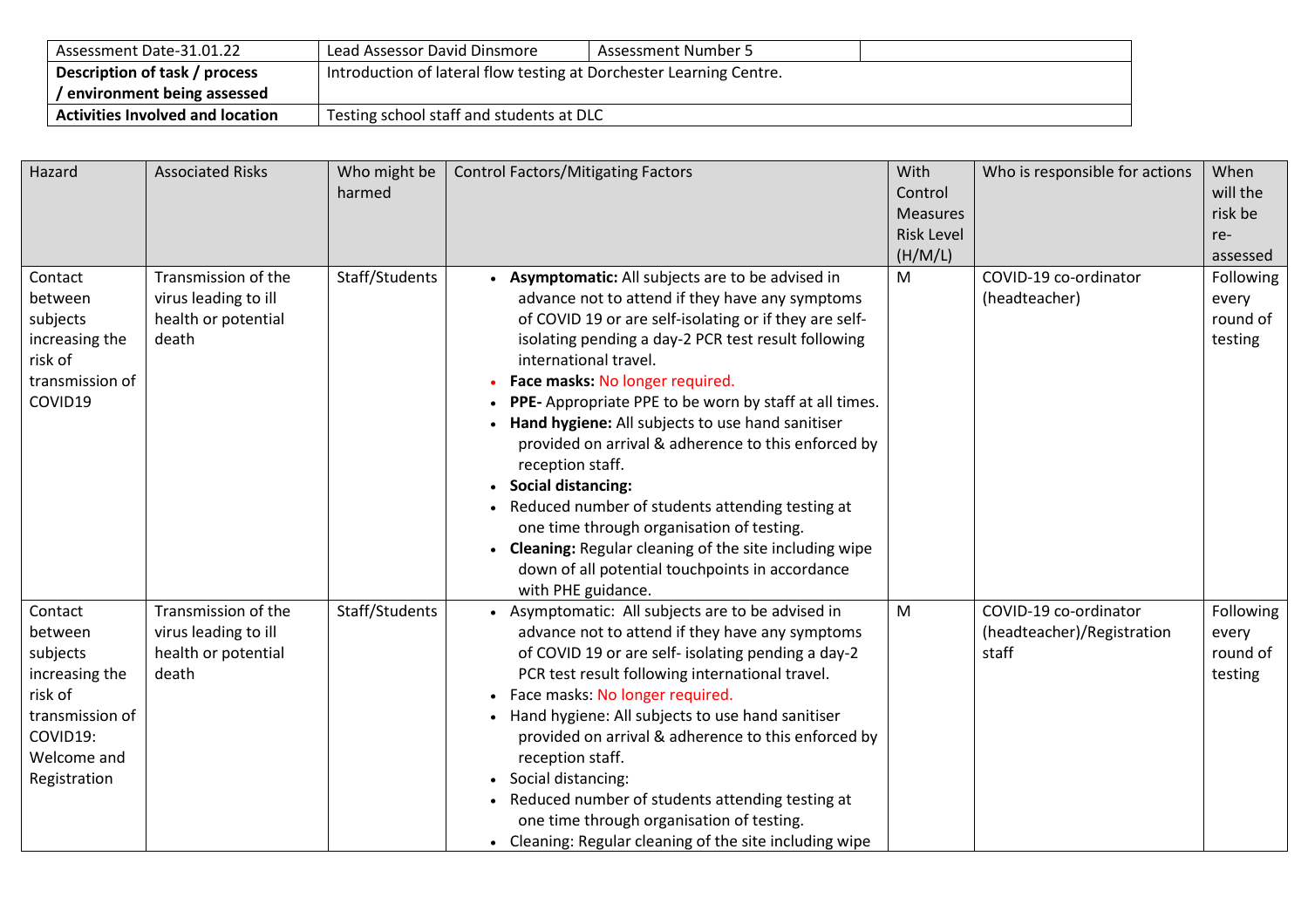|                                                                                                                                |                                                                             |                | down of all potential touchpoints in accordance<br>with PHE guidance.<br>Behaviour support team to support registration and<br>welcome process to stop any behaviour issues.                                                                                                                                                                                                                                                                                                                                                                                                                                                                                                                                                                                                                                                                                                                                                                                                              |   |                                                     |                                           |
|--------------------------------------------------------------------------------------------------------------------------------|-----------------------------------------------------------------------------|----------------|-------------------------------------------------------------------------------------------------------------------------------------------------------------------------------------------------------------------------------------------------------------------------------------------------------------------------------------------------------------------------------------------------------------------------------------------------------------------------------------------------------------------------------------------------------------------------------------------------------------------------------------------------------------------------------------------------------------------------------------------------------------------------------------------------------------------------------------------------------------------------------------------------------------------------------------------------------------------------------------------|---|-----------------------------------------------------|-------------------------------------------|
| Contact<br>between<br>subjects<br>increasing the<br>risk of<br>transmission of<br>COVID19:<br>Sample Taking                    | Transmission of the<br>virus leading to ill<br>health or potential<br>death | Staff/Students | Asymptomatic: All subjects are to be advised in<br>advance not to attend if they have any symptoms<br>of COVID 19 or are self-isolating pending a day-2<br>PCR test result following international travel.<br>Face masks: Prominent signage reminding attending<br>subjects of the above to be displayed at the<br>entrance to the building.<br>No longer required, however the member of staff<br>supervising the test would be strongly advised to<br>wear a mask.<br>Hand hygiene: All subjects to use hand sanitiser<br>provided on arrival & adherence to this enforced by<br>reception staff.<br>Social distancing: No longer required.<br>Training for all sampling staff to be completed and<br>appropriate PPE to be worn at all times.<br>Reduced number of students attending testing at<br>one time through organisation of testing.<br><b>Cleaning: Regular cleaning of the site including wipe</b><br>down of all potential touchpoints in accordance<br>with PHE guidance. | M | COVID-19 co-ordinator<br>(headteacher)/Sample staff | Following<br>every<br>round of<br>testing |
| Contact<br>between<br>samples and<br>sample testers<br>increasing the<br>transmission of<br>COVID19:<br>Sample<br>processing & | Transmission of the<br>virus leading to ill<br>health or potential<br>death | Staff          | Hand hygiene: All sample testers to use hand<br>sanitiser after each sample processed and waste<br>disposed off.<br>• All waste to be disposed of in a health waste bin and<br>hand sanitized/ washed following this<br>• Training for all processing staff to be completed and<br>appropriate PPE to be worn at all times. Training to<br>be followed at all times especially when completing<br>processing such as touching "well" of test.                                                                                                                                                                                                                                                                                                                                                                                                                                                                                                                                             | M | COVID-19 Co-<br>ordinator/Processor                 | Following<br>every<br>round of<br>testing |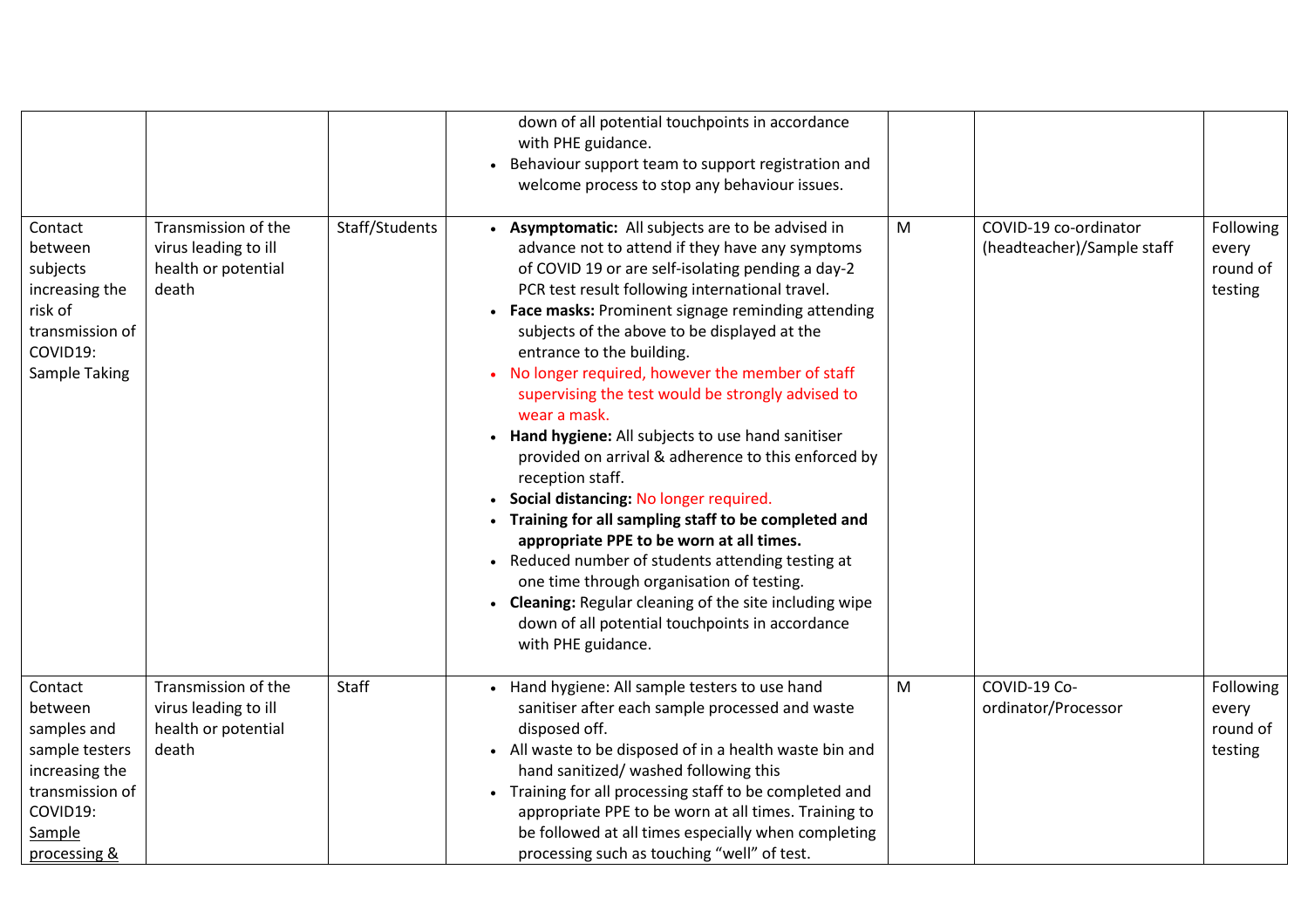| analysis.<br>Sample<br>disposal and<br>waste disposal                                                                                                                                                                                        |                                                                                                                                                                                                                                                                                                                                                                                                              |                | • PPE: nitrile gloves which meet the Regulation (EU)<br>2016/425 to be used at all times when handling the<br>extraction solution. Safety glasses with side shields<br>which are tested and approved under appropriate<br>government standards to be worn at all times when<br>handling the extraction solution. Impervious<br>clothing to be worn to protect the body from<br>splashes or spillages<br>Reduced number of students attending testing at<br>one time through organisation of testing therefore<br>limiting the amount of processing thus reducing<br>change of poor practice.<br>• Cleaning: Regular cleaning of the site including wipe<br>down of all potential touchpoints in accordance<br>with PHE guidance.<br>Waste to be removed at regular times and guidelines<br>followed for disposal.                                             |                                     |                                           |
|----------------------------------------------------------------------------------------------------------------------------------------------------------------------------------------------------------------------------------------------|--------------------------------------------------------------------------------------------------------------------------------------------------------------------------------------------------------------------------------------------------------------------------------------------------------------------------------------------------------------------------------------------------------------|----------------|---------------------------------------------------------------------------------------------------------------------------------------------------------------------------------------------------------------------------------------------------------------------------------------------------------------------------------------------------------------------------------------------------------------------------------------------------------------------------------------------------------------------------------------------------------------------------------------------------------------------------------------------------------------------------------------------------------------------------------------------------------------------------------------------------------------------------------------------------------------|-------------------------------------|-------------------------------------------|
| Extraction<br>solution which<br>comes with the<br>lab test kit<br>contains the<br>following<br>components:<br>NA2HPO4<br>(disodium<br>hydrogen<br>phosphate),<br>NaH2PO4<br>(sodium<br>phosphate<br>monobasic),<br>NaCl (Sodium<br>Chloride) | These components do<br>not have any hazard<br>labels associated with<br>them, and the<br>manufacturer states<br>that there are no<br>hazards anticipated<br>under conditions of use<br>as described in other<br>product literature. This<br>is the case for exposure<br>to: eye, skin, inhalation,<br>ingestion, chronic<br>toxicity, reproductive<br>and developmental<br>toxicity,<br>carcinogenicity, and | Staff/Students | • PPE: nitrile gloves which meet the Regulation (EU)<br>2016/425 to be used at all times when handling the<br>extraction solution. Safety glasses with side shields<br>which are tested and approved under appropriate<br>government standards to be worn at all times when<br>handling the extraction solution. Impervious<br>clothing to be worn to protect the body from<br>splashes or spillages.<br>Environmental: do not let product enter drains<br>Spillages: wipe surfaces which the solution has been<br>spilt on and dispose of cleaning material in line with<br>the lab's waste disposal procedures<br>Do not use if the solution has expired<br>Training to be provided in handling potentially<br>biohazardous samples, chemicals and good lab<br>practice. Adhere to guidelines in these training<br>procedures to prevent improper handling. | COVID-19 Co-<br>ordinator/Processor | Following<br>every<br>round of<br>testing |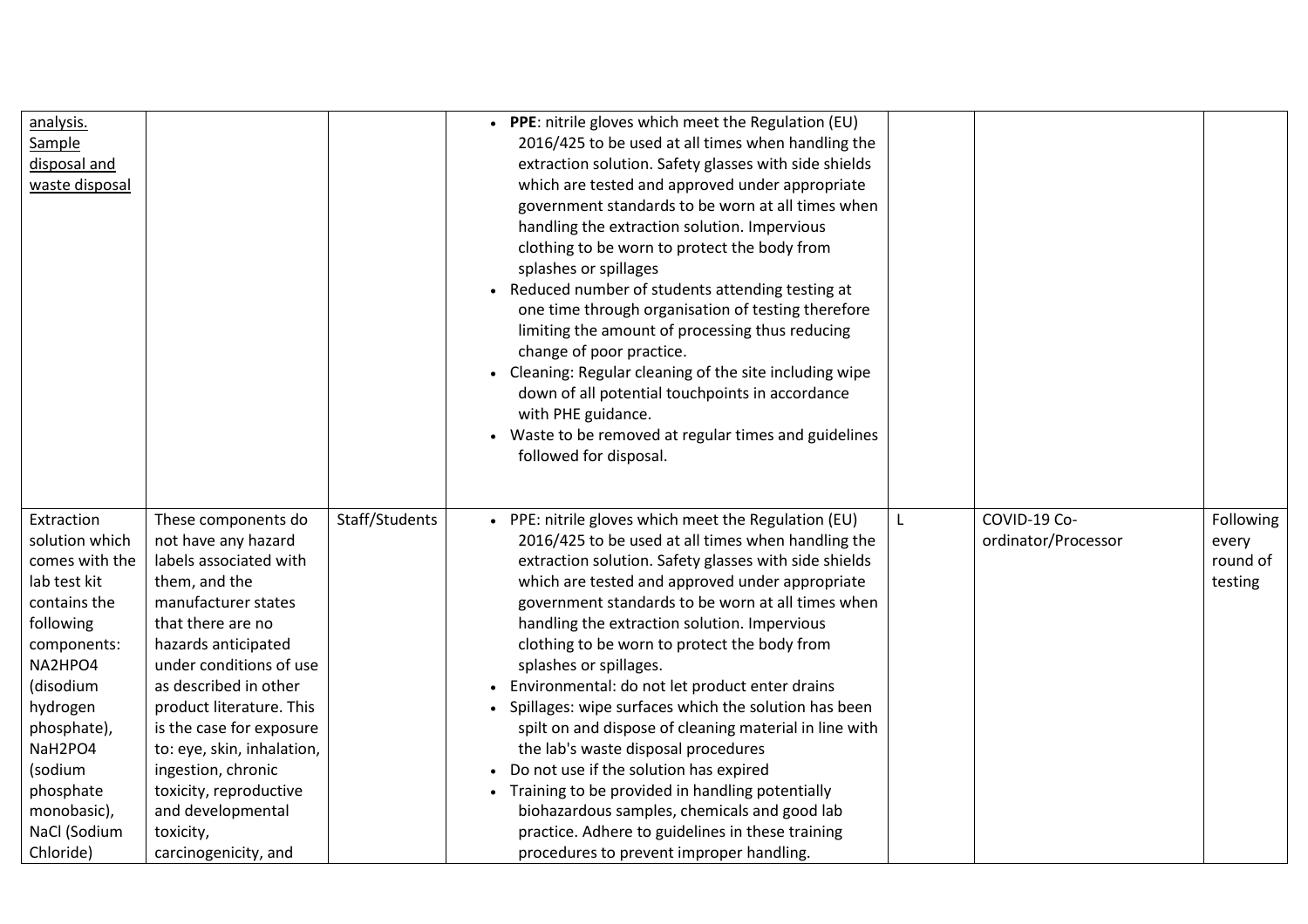| Incorrect result<br>communication                          | medical conditions<br>aggravated by<br>exposure.<br>Wrong samples or<br>miscoding of results | Staff/Students | Follow procedures on the MSDS form provided by<br>Innova to mitigate against inhalation, skin contact<br>or ingestion of these chemicals.<br>• 2 identical barcodes are provided to subject at check<br>in<br>• The subject registers their details to a unique ID<br>barcode before conducting the test<br>Barcodes are attached by trained staff at the sample<br>collection bay.<br>Barcodes are checked for congruence at the analysis<br>station 1 and applied to Lateral Flow Device at this<br>station. |   | COVID-19 Co-<br>ordinator/Results/Registration<br>staff    | Following<br>every<br>round of<br>testing |
|------------------------------------------------------------|----------------------------------------------------------------------------------------------|----------------|----------------------------------------------------------------------------------------------------------------------------------------------------------------------------------------------------------------------------------------------------------------------------------------------------------------------------------------------------------------------------------------------------------------------------------------------------------------------------------------------------------------|---|------------------------------------------------------------|-------------------------------------------|
| Damaged<br>barcode, lost<br>LFD, failed scan<br>of barcode | Orphaned record on<br>registration portal & No<br>result communicated<br>to individual       | Staff/Students | • Rule based recall of subjects who have not received<br>a result within 1 hr of registration<br>• Subjects are called for a retest                                                                                                                                                                                                                                                                                                                                                                            |   | COVID-19 Co-<br>ordinator/Results/Registration<br>staff    | Following<br>every<br>round of<br>testing |
| Manual<br>handling                                         | Injury to individual due<br>to poor technique such<br>as muscle strain                       | Staff          | • All items to only be lifted by staff members training<br>in manual handling.<br>• Sensible approach to testing setup with time given to<br>staff and overtime paid if needed.                                                                                                                                                                                                                                                                                                                                |   | COVID-19 Co-ordinator                                      | Following<br>every<br>round of<br>testing |
| Unauthorized<br>access by<br>members of<br>the public      | Safeguarding issues                                                                          | Students/staff | Front office to be manned at all times regardless of<br>testing activities.<br>Normal safeguarding procedures followed for all<br>visitors.<br>• Visitors discouraged during testing procedures.                                                                                                                                                                                                                                                                                                               | L | COVID-19 Co-ordinator                                      | Following<br>every<br>round of<br>testing |
| Use of shared<br>equipment                                 | Transmission of the<br>virus leading to ill<br>health or potential<br>death                  | Students/Staff | • Staff to be fully trained in sample taking and<br>processing.<br>• Low number of students/staff to be tested allowing<br>staff to concentrate and reduce errors.<br>• Testing protocol followed rigorously including<br>sampling and processing of test.<br>Disposal of equipment at appropriate times.<br>• Sufficient amount of tests delivered to DLC by PH.                                                                                                                                              |   | COVID-19 Co-<br>ordinator/Processor/Sampling<br>assistants | Following<br>every<br>round of<br>testing |
| Spillage                                                   | Transmission of the<br>virus leading to ill                                                  | Students/Staff | • Staff to be fully trained in cleaning and wear<br>appropriate PPE at all times.                                                                                                                                                                                                                                                                                                                                                                                                                              | M | COVID-19 Co-<br>ordinator/cleaner                          | Following<br>every                        |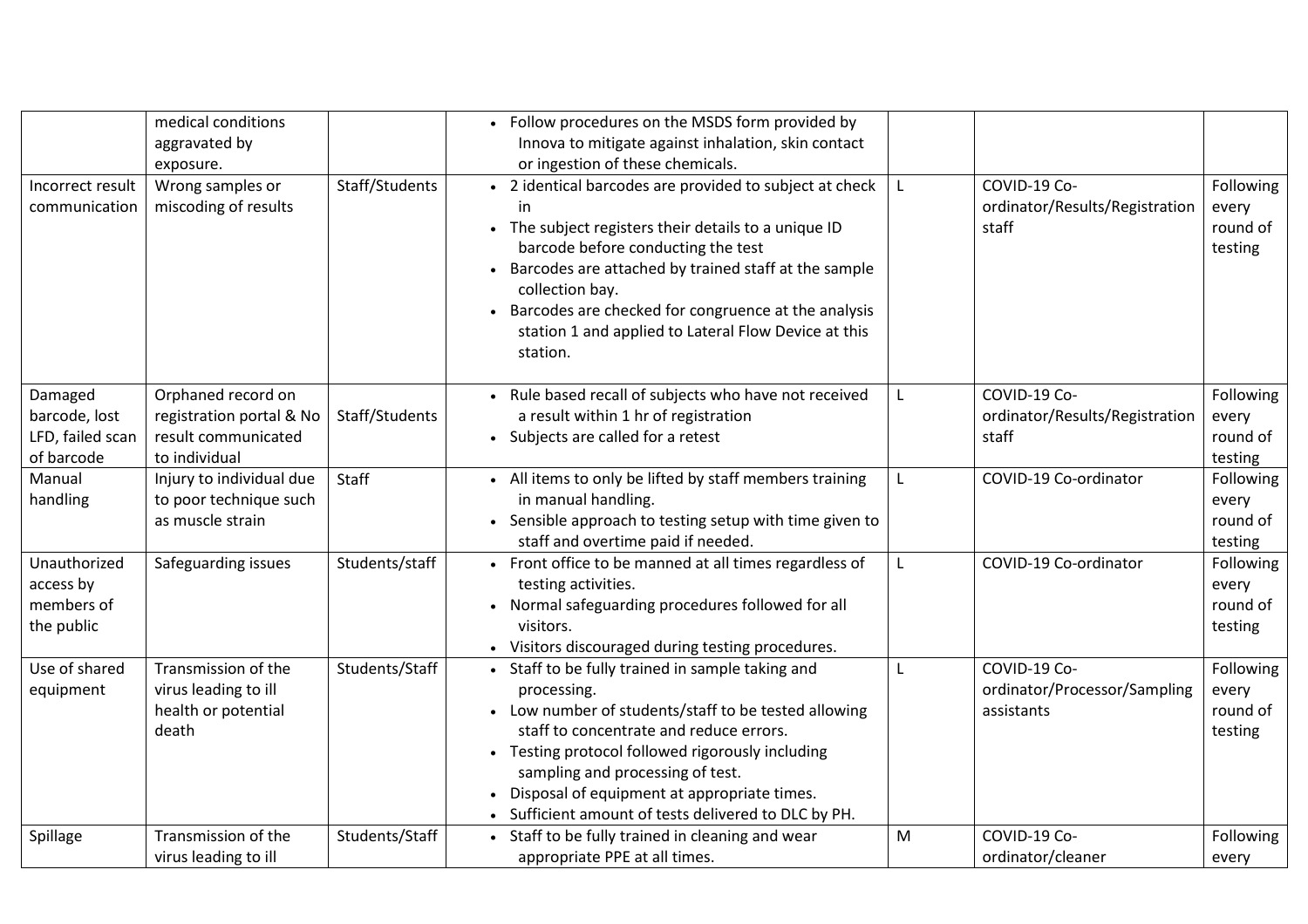|                                                                                                                           | health or potential<br>death                                                |                | If spillage does occur, area evacuated and cleaned<br>using disinfectant as per government<br>guidelines/training.<br>Low number of students/staff to be tested allowing<br>staff to support students to reduce chance of<br>vomiting.<br>Waste disposed appropriately at all times.                                                                                                                                                                                                                                                                                                                                                                                                                                                                                                                                                                                                                                                                                                                                                                                                                                                                                                                                                                                                                                                                                                                                                |   |                                        | round of<br>testing                       |
|---------------------------------------------------------------------------------------------------------------------------|-----------------------------------------------------------------------------|----------------|-------------------------------------------------------------------------------------------------------------------------------------------------------------------------------------------------------------------------------------------------------------------------------------------------------------------------------------------------------------------------------------------------------------------------------------------------------------------------------------------------------------------------------------------------------------------------------------------------------------------------------------------------------------------------------------------------------------------------------------------------------------------------------------------------------------------------------------------------------------------------------------------------------------------------------------------------------------------------------------------------------------------------------------------------------------------------------------------------------------------------------------------------------------------------------------------------------------------------------------------------------------------------------------------------------------------------------------------------------------------------------------------------------------------------------------|---|----------------------------------------|-------------------------------------------|
| Contact<br>between<br>subjects<br>increasing the<br>risk of<br>transmission of<br>COVID19<br>following<br>positive result | Transmission of the<br>virus leading to ill<br>health or potential<br>death | Staff/Students | Asymptomatic: All subjects are to be advised in<br>advance not to attend if they have any symptoms<br>of COVID 19 or if they are self-isolating pending a<br>day-2 PCR test result following international travel.<br>If student returns positive result they will be taken<br>to the medical room where parents will be<br>contacted-staff transporting will wear a mask and<br>remain at least 2m distance at all times. Parents will<br>collect students or taxi will take home depending<br>on circumstance. If there are 2 students then the<br>waiting room will be used as an overflow- both<br>rooms will be cleaned with disinfectant before use<br>again.<br>Student will be offered pastoral support by DD<br>Face masks: Prominent signage reminding attending<br>subjects of the above to be displayed at the<br>entrance to the building.<br>Face coverings/masks: No longer required.<br>PPE- Appropriate PPE to be worn by staff at all times.<br>Hand hygiene: All subjects to use hand sanitiser<br>provided on arrival & adherence to this enforced by<br>reception staff.<br>Social distancing: No longer required<br>Reduced number of students attending testing at<br>one time through organisation of testing.<br>• Cleaning: Regular cleaning of the site including wipe<br>down of all potential touchpoints in accordance<br>with PHE guidance.<br>• Limited clutter-chairs only on request; no physical | H | COVID-19 co-ordinator<br>(headteacher) | Following<br>every<br>round of<br>testing |